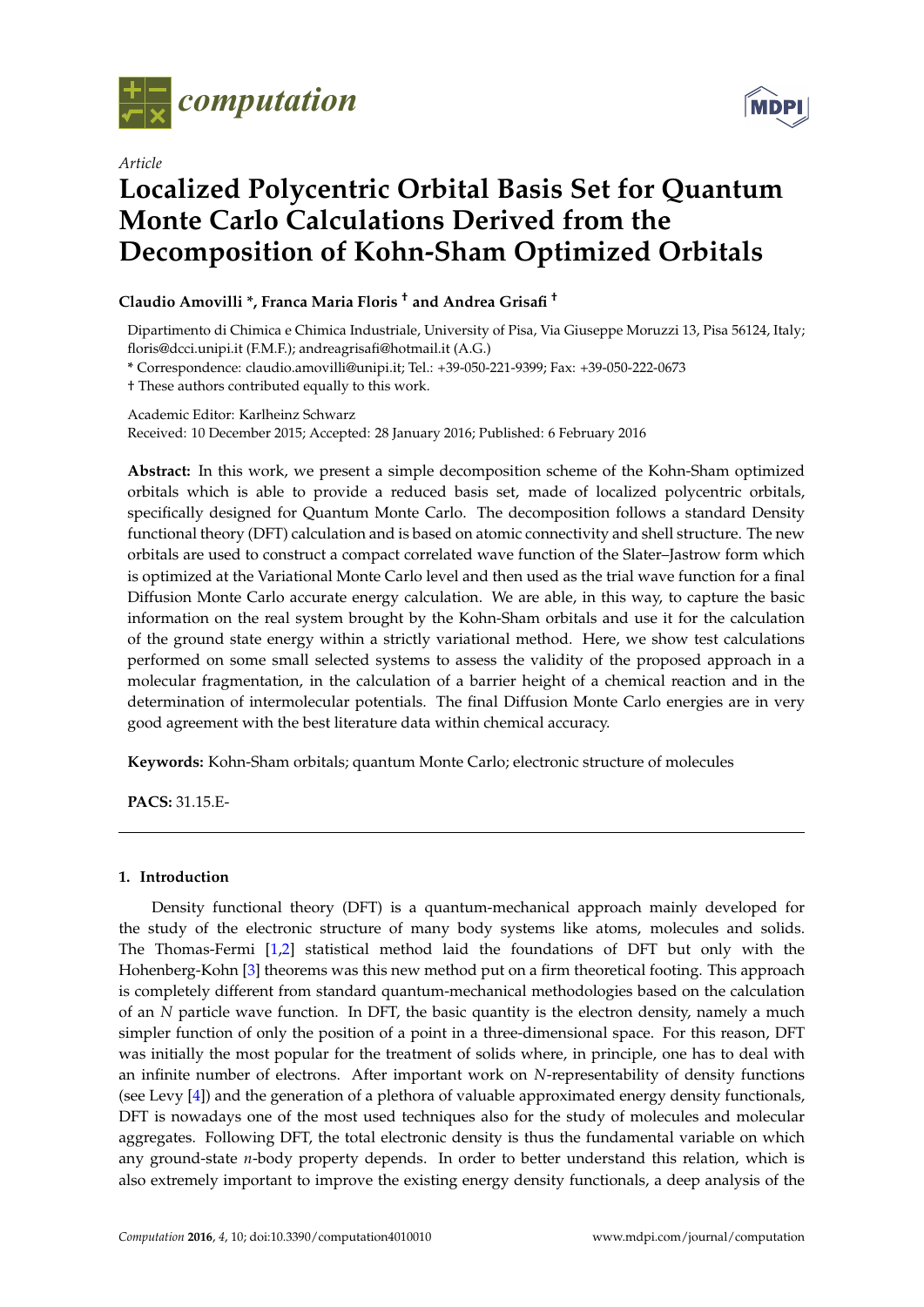density itself as well as of the related functions and derivatives is requested. In this context, we should mention the study of Bader and co-workers [\[5\]](#page-13-1), mainly based on gradient and Laplacian of the density, and the electron localization function introduced by Becke and Edgecombe [\[6\]](#page-13-2).

In this work, we focus on how one can get useful information on a real molecular system by starting from the electronic density. Although we use the basic knowledge of working with *N*-electron wave functions, we seek to define a route capable of bringing directly from the density to the construction of the wave function and then to the computation of an accurate energy. By decomposing the Kohn–Sham orbitals, which are the building blocks of the density, we use the concept of pairs together with the information on shell structure and connectivity to build an accurate correlated wave function whose nodal (Fermionic) structure is able to provide a very good energy through a diffusion Quantum Monte Carlo (QMC) calculation.

The outline of the paper is then as follows. In Section 2, we show the theoretical detail of our decomposition scheme. Application of the present approach to some illustrative examples is presented in Section 3. Finally, concluding remarks are given in Section 4.

#### **2. Theory**

The first theorem of Hohenberg-Kohn [\[3\]](#page-12-2) shows that there is a one-to-one correspondence between the electron density  $\rho(\mathbf{r})$  and the external potential  $v(\mathbf{r})$  for a non-degenerate ground state of a system of electrons. The immediate consequence of this statement is that the corresponding energy is a functional of the electron density and that the *N*-electron wave function itself depends only on such a density. However, despite the enormous progress done in the last twenty years, the exact form of the energy functional is still unknown. In the practical implementation of DFT, the Kohn-Sham (KS) approach [\[7\]](#page-13-3) takes a role of primary importance. In the Kohn-Sham theory, such a density is constructed from the orbitals of an independent particle model. Provided the so-called exchange-correlation energy functional is known, a set of one-particle equations can be derived and solved within a standard Self-Consistent-Field (SCF) framework. These building blocks, namely the KS orbitals, thus bring information from the real system. In the spirit of building the *N*-electron wave function from the exact density, we start from KS orbitals and define a route which leads to an accurate variational energy through the construction of a correlated well-defined wave function. To this end, we use the QMC method in both variational (VMC) and diffusional (DMC) versions.

The QMC is a robust method and is one of the most accurate to compute the electronic energy of the ground state of a molecular system [\[8](#page-13-4)[,9\]](#page-13-5). In the last two decades, the interest in QMC has grown considerably [\[10](#page-13-6)[,11\]](#page-13-7). In QMC, a common way to build a many-body wave function to describe a system of electrons is by employing a spin-free Slater-Jastrow (SJ) form of the type.

$$
\Psi_{VMC}(\mathbf{r}_1, \mathbf{r}_2, \ldots) = \Phi(\mathbf{r}_1, \mathbf{r}_2, \ldots) \mathcal{J}(r_1, r_2, \ldots, r_{12}, \ldots),
$$
\n(1)

where  $\Phi$  is given by

$$
\Phi = \sum_{K} D_{K}^{\uparrow} D_{K}^{\downarrow} d_{K} \tag{2}
$$

in which  $D_k^{\uparrow}$  $\int_K$  and  $D_K^{\downarrow}$  $_K^{\star}$  are the Slater determinants written in terms of occupied orbitals of spin-up and spin-down electrons, respectively, and  $d_K$  are the mixing coefficients. The Jastrow factor  $\mathcal J$  is, instead, a function which depends explicitly on interparticle distances and is capable of treating the short range Coulomb correlation. This type of wave function is, in general, compact and is able to introduce a very large fraction of dynamical correlation through the Jastrow factor.

It is well known that KS orbitals are better than the Hartree-Fock ones in QMC calculations with a single determinant Slater–Jastrow wave function [\[12\]](#page-13-8). This is already evidence that KS orbitals bring information on electron correlation. To get more information, we go here beyond the single determinant form in QMC. A very compact and many determinant SJ wave function can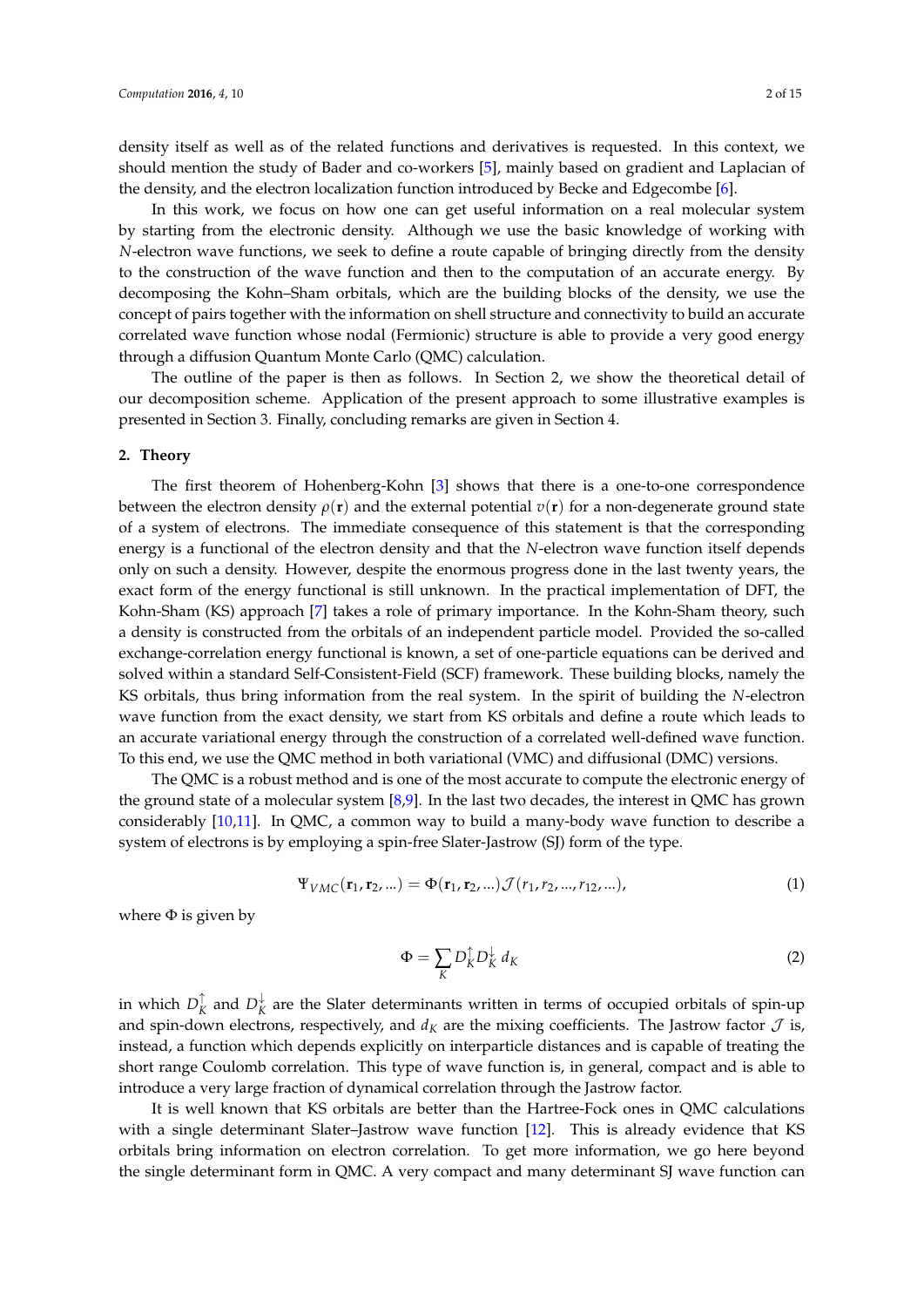be obtained in a Jastrow-Linear Generalized Valence Bond of order *n* (J-LGVBn) framework [\[13\]](#page-13-9). These wave functions are inspired by the generalized valence bond (GVB) approach and are constructed with localized orbitals (bonding, anti-bonding, lone-pair, and diffuse lone-pair functions with nodes). The use of localized orbitals allows the definition of a coupling scheme between electron pairs, which progressively includes new classes of excitations in the determinantal component. The resulting forms are rather compact and have a number of determinants that grows linearly with respect to the size of the molecule. The highest class of excitations included is indicated by *n*. In order to get localized bonding or pair functions and corresponding anti-bonding orbitals, KS orbitals must undergo a decomposition scheme, which involves a localization followed by a further generation of partner orbitals by taking account of connectivity and atomic shell structure.

Let us start from the density written in terms of KS orbitals in a more general spin unrestricted form, namely

$$
\rho(\mathbf{r}) = \sum_{\sigma} \sum_{j=1}^{N_{\sigma}} |\psi_{j\sigma}^{(KS)}|^2(\mathbf{r})
$$
\n(3)

where  $\sigma$  is the one electron spin state. We can separately transform the  $\{\psi_{i\alpha}^{(KS)}\}$  $\{\psi_{j\alpha}^{(KS)}\}$  and  $\{\psi_{j\beta}^{(KS)}\}$  $\{f^{(NS)}_{j\beta}\}$  sets to derive localized orbitals for *α* and *β* spins. This operation can be performed with any suitable localization technique through a unitary transformation within each of the two sets. By writing

$$
\psi_{i\sigma}^{(loc)}(\mathbf{r}) = \sum_{j=1}^{N_{\sigma}} \psi_{j\sigma}^{(KS)}(\mathbf{r}) T_{ji}^{(\sigma)} \qquad (\mathbf{T}^{(\sigma)\dagger} \mathbf{T}^{(\sigma)} = \mathbf{1}) \tag{4}
$$

We still have

$$
\rho(\mathbf{r}) = \sum_{\sigma} \sum_{j=1}^{N_{\sigma}} |\psi_{j\sigma}^{(loc)}|^2(\mathbf{r})
$$
\n(5)

The localized orbitals  $\psi_{i\sigma}^{(loc)}$  $j_{j\sigma}^{(loc)}(\mathbf{r})$ , depending on the nature of the electronic system, can be localized on one center (lone pair), two centers (bond) or, in some particular case, on three or more centers. If we consider the more frequent case of a bond function between two atoms, *A* and *B* say, we can identify in the corresponding localized orbital a contribution coming from each atom. Thus, we can write, regardless of normalization,

$$
\psi_i^{(loc)}(AB|\mathbf{r}) = \phi_i^A(\mathbf{r}) + \phi_i^B(\mathbf{r})
$$
\n(6)

which allows us to define a new linearly independent orbital of anti-bonding type in the form

$$
\psi_i^{(antibonding)}(AB|\mathbf{r}) = \phi_i^A(\mathbf{r}) - \phi_i^B(\mathbf{r})
$$
\n(7)

that can be used as the starting partner orbital of  $\psi_i^{(loc)}$  $\int_{i}^{(loc)} (AB|\mathbf{r})$  in the J-LGVBn wave function. This part of the decomposition is dictated by connectivity. For a three-center (A-B-C) localized function recognized as

$$
\psi_i^{(loc)}(ABC|\mathbf{r}) = \phi_i^A(\mathbf{r}) + \phi_i^B(\mathbf{r}) + \phi_i^C(\mathbf{r})
$$
\n(8)

a possible, but not unique, definition of appropriate partner orbitals can be the following

$$
\psi_i^{(non-bonding)}(ABC|\mathbf{r}) = \phi_i^A(\mathbf{r}) - \phi_i^C(\mathbf{r})
$$
\n(9)

and

$$
\psi_i^{(antibonding)}(ABC|\mathbf{r}) = \phi_i^A(\mathbf{r}) - 2\phi_i^B(\mathbf{r}) + \phi_i^C(\mathbf{r})
$$
\n(10)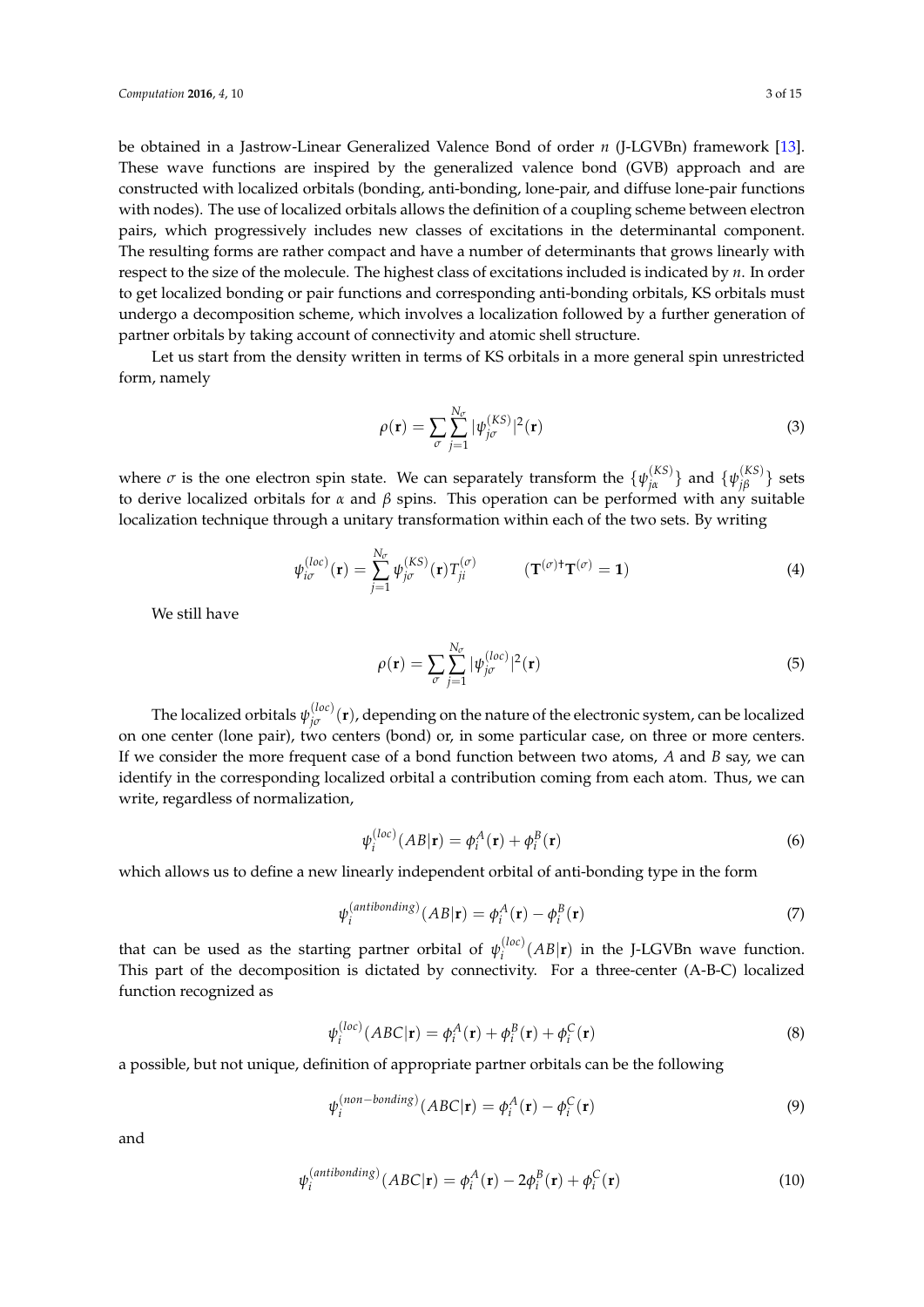A further decomposition can be invoked resorting to shell structure. Atomic-like  $\phi_i^A(\mathbf{r})$  functions so far derived are essentially generalized hybrid orbitals with a well defined orientation in space depending on chemical sorrounding. These orbitals have atomic basis set components of *s*-, *p*-, *d*-, *f*-type and so on. We can split these generalized hybrids in several oriented atomic hybrids by acting on the separate shell components without changing the orientation. For instance, a typical  $sp<sup>3</sup>$  orbital will generate two hybrids of the same type, namely  $s_1 p_1^3$  and  $s_2 p_2^3$ , if there are two  $\{sp\}$  shells in the atomic basis set. Thus, if we can write

$$
\phi_i^A(\mathbf{r}) = \sum_k^{shells} \chi_{ki}^A(\mathbf{r})
$$
\n(11)

We can use the components  $\chi_{ki}^A(\mathbf{r})$  to define directly partner orbitals for lone pair  $\phi_i^A(\mathbf{r})$ , if this is already obtained from the localization of KS orbitals, or external orbitals of the type

$$
\psi_{i'}^{(ext)}(AB|\mathbf{r}) = \chi_{ki}^A(\mathbf{r}) \pm \chi_{ki}^B(\mathbf{r})
$$
\n(12)

to improve the J-LGVBn orbitals at the VMC optimization of the QMC wave function. In order to avoid linear dependencies, localized KS orbitals, partner and external orbitals, to be used at VMC level and coming from the double decomposition scheme above, are orthogonalized. This orthogonalization is performed in two steps, (i) the first step is a hierarchical orthogonalization of partner and external orbitals with respect to KS localized orbitals, namely

$$
\varphi_i^{(X)}(\mathbf{r}) = \psi_i^{(X)}(\mathbf{r}) - \sum_j \psi_j^{(loc)}(\mathbf{r}) < \psi_j^{(loc)} | \psi_i^{(X)} > \tag{13}
$$

and (ii) the second step by a symmetric (Löwdin) orthogonalization, namely

$$
\bar{\varphi}_i(\mathbf{r}) = \sum_j \varphi_j(\mathbf{r}) (S^{-1/2})_{ji}
$$
\n(14)

where **S** is the overlap matrix after the step (i). Step (ii) allows the cancellation of all linear dependencies from the set of new orbitals. In this process, the localized KS orbitals are not modified in order to start from a J-LGVB0 wave function of good quality. Finally, once the aforementioned polycentric basis set has been prepared, we pass to the VMC calculation and perform the optimization at J-LGVB0, J-LGVB1 and J-LGVB2 levels. All the orbitals of the complementary space spanned by the starting atomic orbital basis set have been removed. The number of variational parameters is then greatly reduced. The determinantal functions of the SJ form of the three cases considered here are defined as follows

$$
\Phi_{\text{LGVB1}} = c_0 \Phi_0 + \sum_{j=1}^{N/2} c_j \Phi_0(b_j^2 \to a_j^2) \tag{15}
$$

and

$$
\Phi_{\text{LGVB2}} = c_0 \Phi_0 + \sum_{j=1}^{N/2} c_j \Phi_0(b_j^2 \to a_j^2) + \sum_{i-j} c_{ij} \Phi_0(b_i \to a_i, b_j \to a_j)
$$
(16)

where  $\Phi_0$  is the LGVB0 form, namely a determinant made by assigning all electrons to the localized KS orbitals. Here,  $N$  is the number of valence electrons,  $b_j$  are, more generally, bond orbitals and *a<sup>j</sup>* antibonding orbitals and where the arrow indicates a single or double substitution of a bonding orbital with the corresponding antibonding. In the computing of excited functions, all the electrons are coupled to give the same spin state of  $\Phi_0$ . Excited functions are, in fact, configuration state functions (CSF). More details for the construction of J-LGVBn wave functions can be found in the source paper [\[13\]](#page-13-9). During the VMC step, orbitals, determinant coefficients and Jastrow factor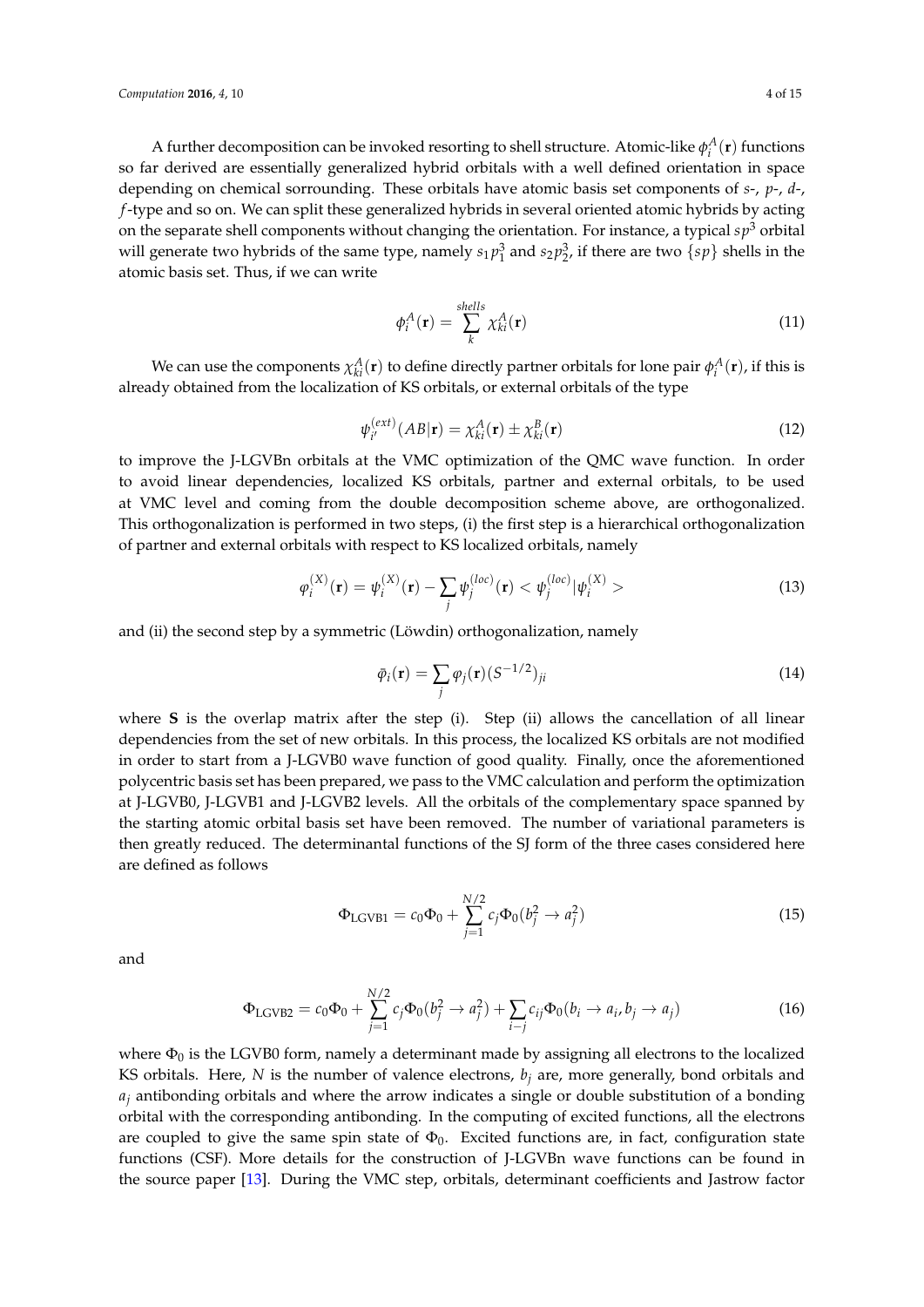parameters are optimized. More precisely, following Fracchia *et al.* [\[13\]](#page-13-9), we optimize orbitals and Jastrow factor of J-LGVB0 wave function, orbitals, determinant coefficients and Jastrow factor of the J-LGVB1 one, while we keep the J-LGVB1 orbitals in the optimization of determinant coefficients and Jastrow factor at the J-LGVB2 level of calculation. The resulting wave functions are used as trial wave function in the last DMC energy calculations. It is important to remark that a single determinant SJ wave function involves for the energy evaluation a scaling with the number of electrons similar to that of DFT, namely between  $N^3$  and  $N^4$  even if with a proportionality constant approximately a few thousand times larger. The use of multi determinant wave functions normally worsens this behavior but the J-LGVBn functions involve a number of determinants which grows linearly with the size of the molecules. Moreover, although not attempted in this work, the use of the present decomposition scheme should lead to a number of orbital parameters linearly dependent with the number of electrons if the mixing of the orbitals is allowed only between orbitals localized in the same region. This latter approximation is well founded and finds a logical application in calculations performed on large molecules.

In the next section, we show test results following this approach on a molecular fragmentation, in a hydrogen transfer reaction and in the calculation of a weak intermolecular potential.

#### **3. Results and Discussion**

By way of example, we tested the KS decomposition scheme proposed here in some prototypical process for which the accurate calculation of the potential energy surface (PES) must be performed through high quality quantum chemistry methods. We chose the fragmentation of hydrazine as an example of a homolytic bond breaking, a hydrogen transfer reaction and the formation of a weak van der Waals complex such as the methane dimer.

#### *3.1. Computational Details*

The KS orbitals have been optimized using the GAMESS-US package [\[14\]](#page-13-10) with the hybrid Perdew-Burke-Ernzerhof functional PBE0 [\[15,](#page-13-11)[16\]](#page-13-12). We have chosen the PBE0 functional because it derives from an improvement of the original PBE functional which has been classified as possibly variationally valid [\[17\]](#page-13-13). For the localization, we adopted the Edmiston-Ruedenberg method [\[18\]](#page-13-14) implemented in GAMESS. The QMC calculations, instead, were performed with the CHAMP program [\[19\]](#page-13-15). In all calculations, we employed the Burkatzki-Filippi-Dolg (BFD) pseudopotentials [\[20,](#page-13-16)[21\]](#page-13-17) and the VTZ basis set specifically developed for these pseudopotentials. For the hydrogen transfer and the methane dimer formation, we added a set of diffuse functions taken from all-electron standard aug-cc-pVDZ basis set [\[22\]](#page-13-18). The pseudopotentials are treated beyond the locality approximation using the *T*-move approach [\[23\]](#page-13-19). The Jastrow factors contain electron-nuclear, electron-electron, and electron-electron-nuclear terms [\[24\]](#page-13-20). For the optimization of all parameters in our SJ wave functions, we used the iterative linear method developed by Umrigar *et al.* [\[25\]](#page-13-21). Here, we used a time step of 0.05 a.u. in all the DMC fixed-node calculations and also of 0.01 a.u. for the methane dimer. Finally, we used Gaussian 09 package [\[26\]](#page-13-22) for standard quantum chemistry calculations on the methane dimer.

#### *3.2. Fragmentation of Hydrazine*

The fragmentation of hydrazine,

$$
N_2H_4 \to 2NH_2 \tag{17}
$$

is a homolytic bond breaking in which the number of electronic pairs is not conserved. For this reason, the computational method must be capable of providing a good estimate of the correlation energy and must be size extensive. The J-LGVBn wave functions, already with  $n = 2$ , are able to provide a good estimate of the corresponding reaction energy [\[13\]](#page-13-9). Fracchia *et al.* used the full variational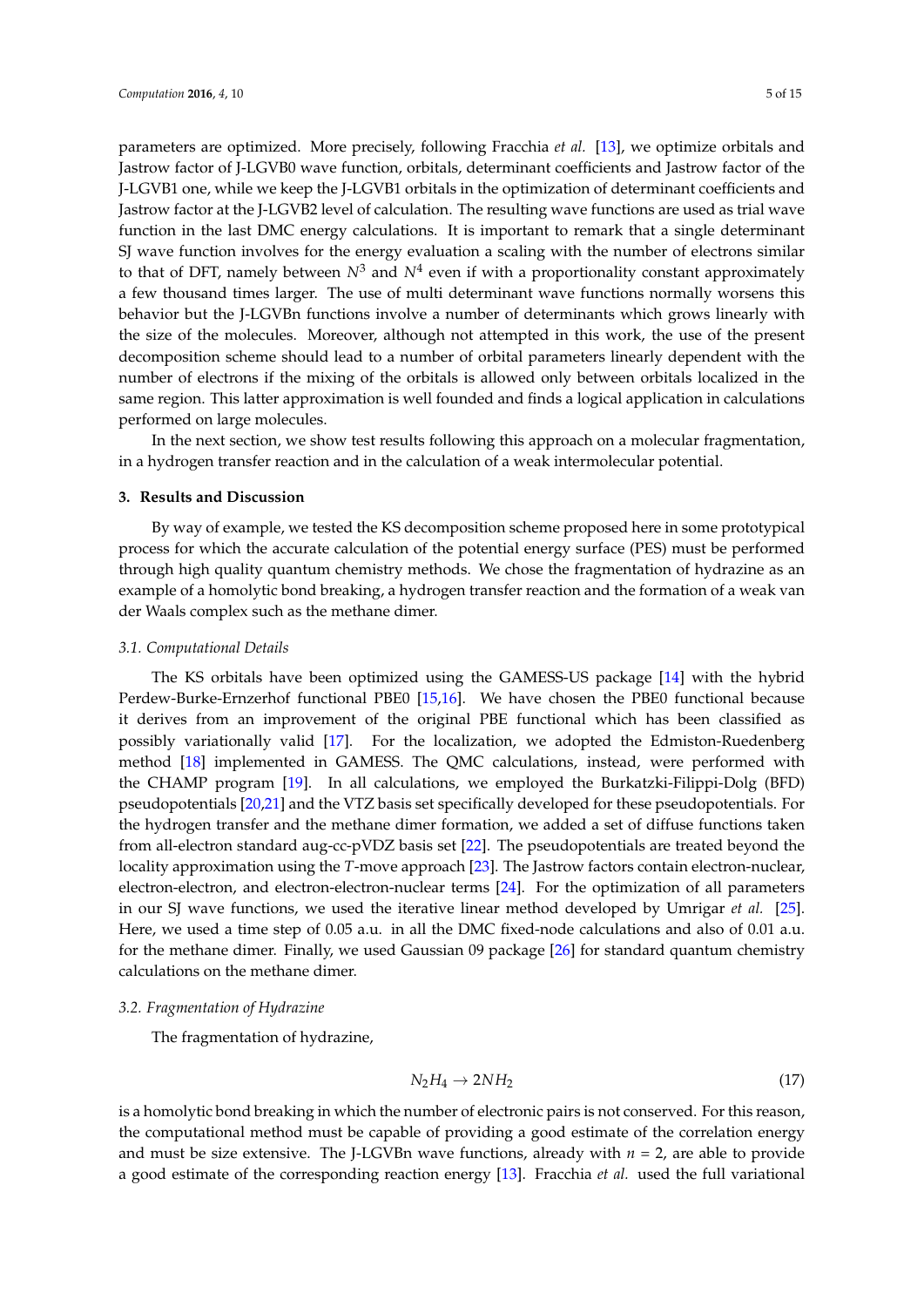space spanned by the VTZ basis set in the global optimization of the J-LGVB2 wave function. This means to use all the 128 atomic orbitals of the hydrazine basis set. In this work, the KS decomposition scheme described in the previous section leads to a basis set made of 36 polycentric orbitals with a significant reduction of the number of parameters for the VMC optimization. In Table [1,](#page-5-0) we show the comparison between the VMC and DMC electronic energies of hydrazine calculated in this work and the corresponding values calculated by Fracchia *et al.* [\[13\]](#page-13-9) with the full atomic basis set. The variational energy loss ranges from 0.0029 to 0.0031 Hartree at VMC level and from 0.0003 to 0.0007 Hartree with DMC. Resulting fragmentation energies are shown, instead, in Table [2.](#page-5-1) In this Table, we report also, for comparison purposes, Fracchia *et al*. theoretical results [\[13\]](#page-13-9) and the experimental value [\[27](#page-13-23)[,28\]](#page-13-24). As shown by Fracchia *et al*. [\[13\]](#page-13-9), the level 2 of J-LGVBn theory is enough to approach the limiting value corresponding to the maximum level, namely 10. Moreover, DMC is needed to achieve chemical accuracy. Results obtained with the present approach are in close agreement with those of the previous QMC calculation showing that our decomposition scheme of KS orbitals is a valid alternative to standard J-LGVBn approach. We remind readers that standard J-LGVBn theory subsumes the use of the full atomic basis set and a Multi-Configuration SCF (MCSCF) preliminary calculation for the VMC setup. Finally, we note that our J-LGVB2 DMC fragmentation energy differs only by 0.5 kcal/mol from the experimental value. For a comparison with DFT calculations, we remind readers that Fracchia *et al.* [\[13\]](#page-13-9) found that, for some of the most used functionals, the discrepancies with the experiment range from 1.5 to more than 4 kcal/mol.

<span id="page-5-0"></span>**Table 1.** Comparison between variational Monte Carlo (VMC) and diffusion Monte Carlo (DMC) electronic energies (Hartree) of hydrazine computed with the full atomic basis set [\[13\]](#page-13-9) and with the reduced basis set obtained from KS orbital decomposition presented in this work. The wave function form is indicated by the level *n* of the Jastrow-Linear Generalized Valence Bond (J-LGVBn) theory [\[13\]](#page-13-9). Statistical error is about 0.0001 Hartree.

| <b>I-LGVBn</b> | <b>VMC [13]</b> | VMC (This Work) | <b>DMC [13]</b> | DMC (This Work) |
|----------------|-----------------|-----------------|-----------------|-----------------|
| $^{\circ}$     | $-22.2438$      | $-22.2406$      | $-22.2724$      | $-22.2721$      |
|                | $-22.2538$      | $-22.2509$      | $-22.2762$      | $-22.2755$      |
|                | $-22.2565$      | $-22.2534$      | $-22.2777$      | $-22.2771$      |

<span id="page-5-1"></span>**Table 2.** Fragmentation energy (kcal/mol) of hydrazine computed at various level of calculation and comparison with experimental data. Statistical error is about 0.1 kcal/mol. The experimental (exp) reference is active thermochemical tables (ATcT) [\[27\]](#page-13-23) data corrected for zero-point energy, spin-orbit interaction, and Born–Oppenheimer approximation [\[28\]](#page-13-24).

| <b>I-LGVBn</b> |      |      | VMC [13] DMC [13] VMC (This Work) DMC (This Work) |      | Exp[27] |
|----------------|------|------|---------------------------------------------------|------|---------|
|                | 67.3 | 70.8 | 65.4                                              | 71.6 |         |
|                | 69.5 | 71.8 | 69.3                                              | 72.3 |         |
|                | 70.8 | 72.4 | 70.3                                              | 72.9 |         |
| 10             | 71.1 | 72.8 |                                                   |      |         |
| exp            |      |      |                                                   |      | 73.39   |

#### *3.3. Barrier Height in a Prototypical Hydrogen Transfer Reaction*

The hydrogen transfer reaction

$$
NH2 + H2O \rightarrow NH3 + OH
$$
 (18)

plays an important role in atmospheric chemistry and is included in the HTB38/04 database [\[29\]](#page-13-25), a reference database for computed reaction and activation energies. This reference is based on a semi-experimental recipe in which kinetic and thermodynamic data are combined with results from dynamical simulations and quantum mechanical calculations.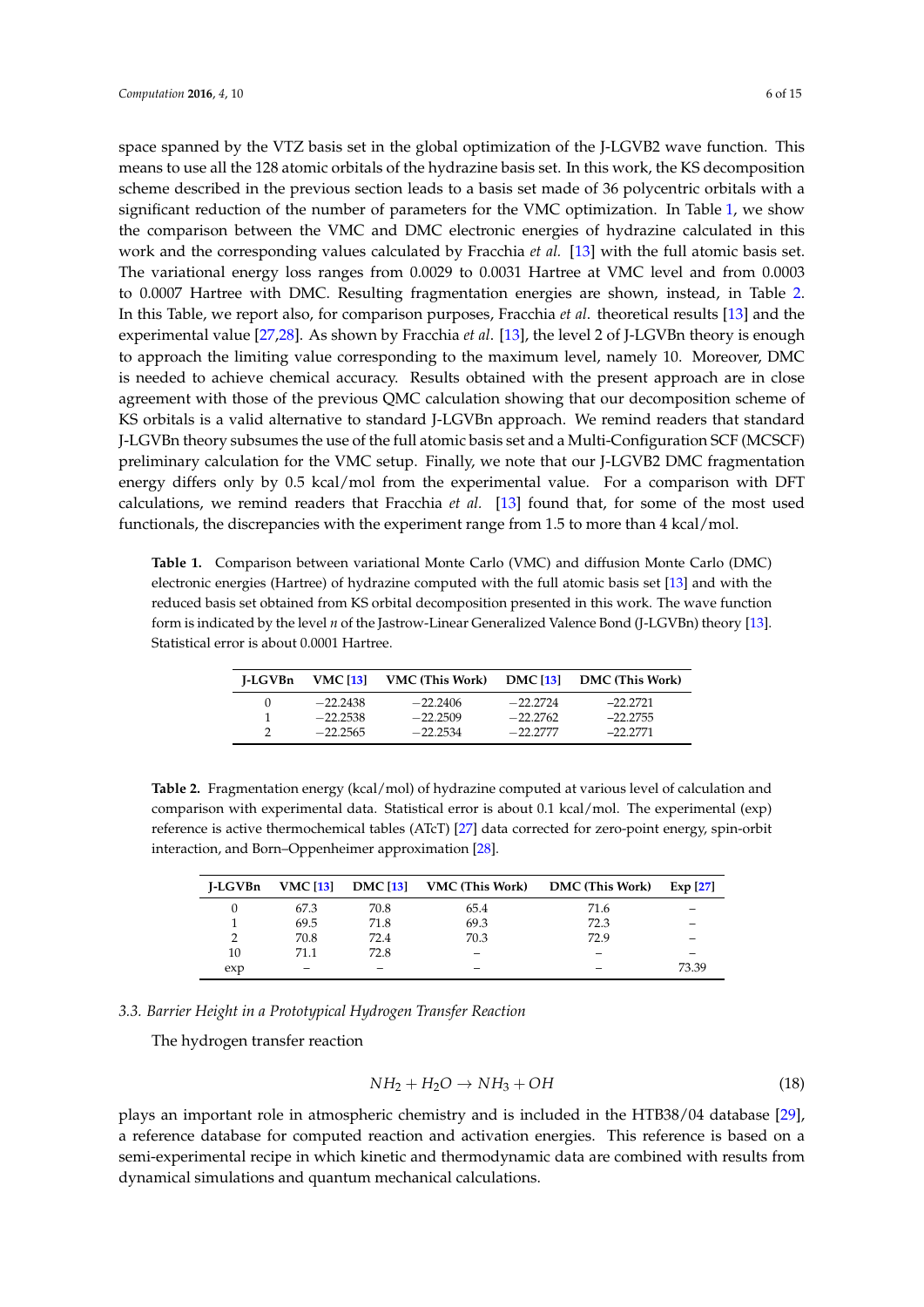For this reaction, DFT gives poor results on barrier heights apart for the hybrid meta-functional MPWB1K [\[30\]](#page-14-0) which is able to provide forward and reverse barrier heights within a deviation of 2 kcal/mol. In Table [3,](#page-6-0) we report our calculations and we compare our results with the previous work of Fracchia *et al*. [\[31\]](#page-14-1) and with literature reference data. Fracchia *et al.* used 148 atomic orbitals for the basis set while, here, we have 39 basis functions from KS orbital decomposition. The two sets of J-LGVBn data are in agreement with each other with small differences between 0 and 0.5 kcal/mol. In addition, in this case, J-LGVB2 is the level of calculation closest to reference values. Our J-LGVB2 calculation is in good agreement (within chemical accuracy) with the Coupled Cluster method with the Single Double and the perturbative Triple (CCSD(T))/aug-cc-pvTZ results while showing a discrepancy with the best reference of 1.6 and 1.5 kcal/mol with forward and reverse barrier heights, respectively. For the reaction energy, the agreement is instead very good. This fact suggests that there could be a small inaccuracy in the description of three electrons localized on a molecular subunit made of three nuclei, as it happens here when the hydrogen is in the middle between the two molecules. This will be investigated in future work.

<span id="page-6-0"></span>**Table 3.** Barrier heights and reaction energies (kcal/mol) for the hydrogen transfer  $NH_2 + H_2O \rightarrow$  $NH<sub>3</sub> + OH$  at various level of calculation and comparison with literature data. Statistical error is about 0.1 kcal/mol.

| <b>Forward Reaction Barrier Height</b> |                 |                 |            |  |  |  |  |  |
|----------------------------------------|-----------------|-----------------|------------|--|--|--|--|--|
| Method                                 | <b>DMC</b> [31] | DMC (This Work) | Literature |  |  |  |  |  |
| <b>I-LGVB0</b>                         | 15.3            | 14.8            |            |  |  |  |  |  |
| I-LGVB1                                | 14.9            | 14.5            |            |  |  |  |  |  |
| I-LGVB2                                | 14.6            | 14.3            |            |  |  |  |  |  |
| $CCSD(T)/aug-cc-pvQZ$ [31]             |                 |                 | 14.19      |  |  |  |  |  |
| DFT(MPWB1K) [30,32]                    |                 |                 | 13.15      |  |  |  |  |  |
| best reference [29,33]                 |                 |                 | 12.7       |  |  |  |  |  |
| <b>Reverse Reaction Barrier Height</b> |                 |                 |            |  |  |  |  |  |
| I-LGVB0                                | 5.2             | 4.9             |            |  |  |  |  |  |
| I-LGVB1                                | 4.7             | 4.7             |            |  |  |  |  |  |
| I-LGVB2                                | 4.6             | 4.7             |            |  |  |  |  |  |
| $CCSD(T)/aug-cc-pvQZ$ [31]             |                 |                 | 3.86       |  |  |  |  |  |
| DFT(MPWB1K) [30,32]                    |                 |                 | 5.04       |  |  |  |  |  |
| reference [29,33]                      |                 |                 | 3.2        |  |  |  |  |  |
| <b>Reaction Energy</b>                 |                 |                 |            |  |  |  |  |  |
| <b>I-LGVB0</b>                         | 10.1            | 9.9             |            |  |  |  |  |  |
| I-LGVB1                                | 10.2            | 9.8             |            |  |  |  |  |  |
| I-LGVB2                                | 10.0            | 9.6             |            |  |  |  |  |  |
| $CCSD(T)/aug-cc-pvQZ$ [31]             |                 |                 | 10.33      |  |  |  |  |  |
| DFT(MPWB1K) [30,32]                    |                 |                 | 8.12       |  |  |  |  |  |
| reference [29,33]                      |                 |                 | 9.5        |  |  |  |  |  |

#### *3.4. Methane Dimer Intermolecular Potential*

The accurate calculation of interaction energies of weakly bound van der Waals complexes is a challenge for both QMC and DFT for different reasons. The "gold standard" for these type of calculations is the CCSD(T) excitations extrapolated in the limit of the Complete Basis Set (CBS). Such an approach can be used to establish a benchmark for relatively small systems, but it has an unfavorable scaling with the size of the intermolecular complex. Both QMC and DFT have a better scaling but present some difficulties to be overcome. QMC, provided a trial wave function with the right nodes is given, should give, at the DMC level, the exact total energy within the statistical error. The two main points are, in fact, the form of the wave function and the length of the simulation. While the form of the wave function with standard quantum chemistry methods must account for the dynamical correlation energy to provide good interaction potentials, it is not yet clear which more compact and simplified functional forms should account for the correct nodes. The second point is related to the statistical error. For weak interaction energies, it is mandatory to have an error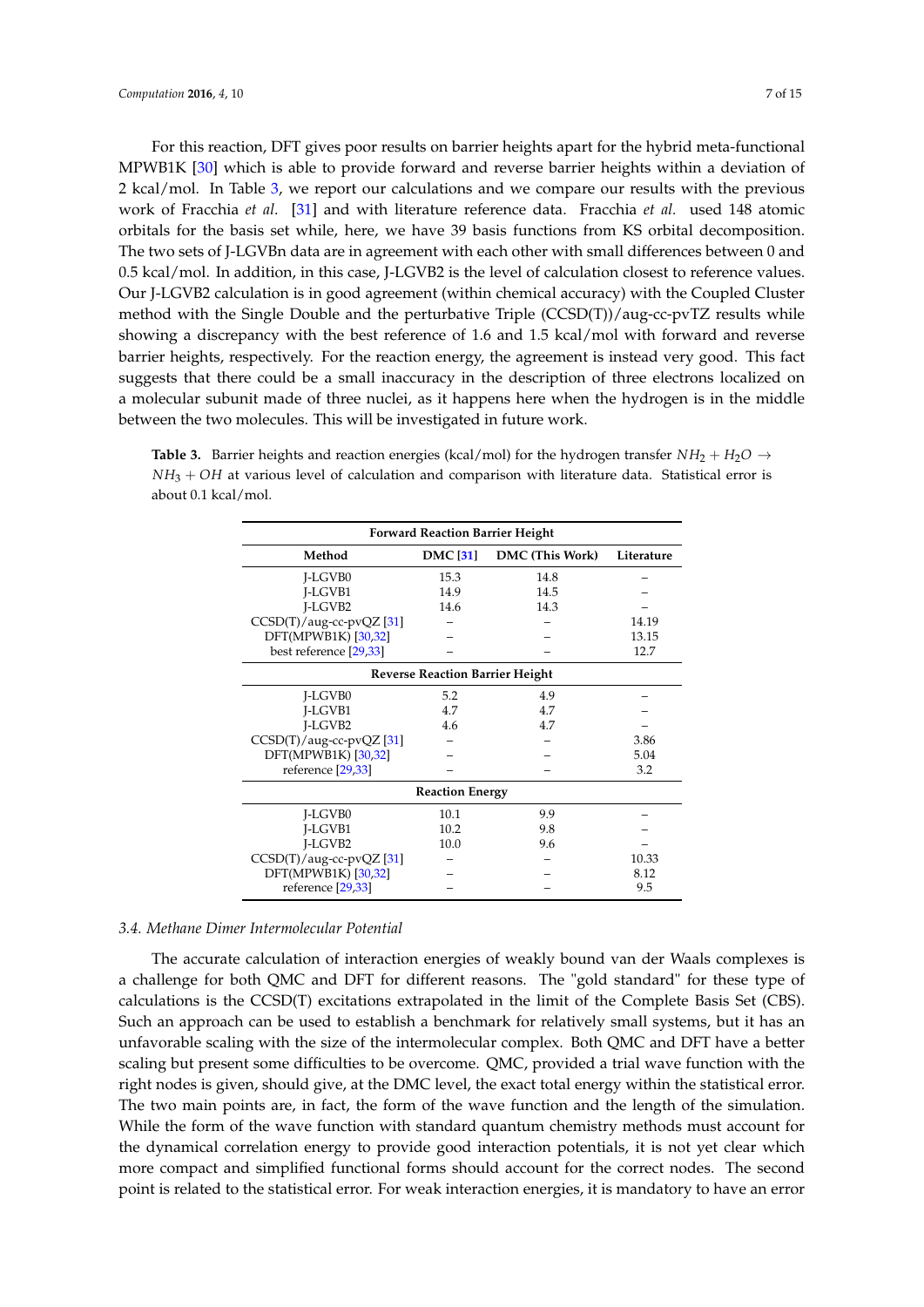on the total energy of the order of 0.00001 Hartree (sub chemical accuracy). Such a precision in a standard QMC calculation can be achieved only by very long simulations or by highly parallelized calculations. In this regard, it is important to remind readers that, in order to reduce an error by a factor of 10, one has to perform a simulation 100 times longer. DFT presents, instead, the well known problem of the evaluation of the dispersion energy. Dispersion energy is a contribution to non local intermolecular correlation energy. Although many proposed functionals afford some possible solutions to this problem, an exact treatment of the dispersion energy in the framework of DFT has not yet been provided.

The computation of the intermolecular potential of methane dimer is a good test case to check the reliability of the present approach in this context. In this case, the size of the system is small enough to guarantee a good analysis of the wave function for the DMC step and to compute energies with relatively small statistical errors. We have analyzed eight structures whose geometries are displayed in Figure [1.](#page-8-0) By starting from the 228 atomic orbitals of the aug-VTZ basis set, we have generated, through the PBE0 KS orbital decomposition described in this work, a basis set made of 48 two center orbitals, namely six along each C-H bond. A schematic representation of these orbitals is given in Figure [2.](#page-8-1) Finally, we have performed DMC energy calculations as done for the two examples above. In these QMC computations, we have not included the e-e-n three-body Jastrow term. We have checked the importance of this term on a selected structure, and we noticed that the corresponding effect on the interaction energy is negligible. A summary of all VMC and DMC calculations performed on the methane dimer is given in the Supplementary Information (Tables S1–S11). Here, we report the more significant results of this study.

For the DMC calculation, we have produced two sets of results for different values of time step, namely 0.05 and 0.01 a.u. In this way, we can have an estimate of the finite time step error on the intermolecular potential. In the previous two cases, Fracchia *et al.* [\[13\]](#page-13-9) made a similar test and concluded that the value of 0.05 a.u. was accurate enough for the evaluation of energy differences like reaction energy and barrier height. Here, instead, the interaction potential is a much smaller quantity and consequently a smaller time step could be necessary. The resulting DMC interaction energies are displayed in Figure [3](#page-9-0) for the eight structures and for two levels of calculation J-LGVB0 and J-LGVB1. The J-LGVB2 case gives results comparable with the J-LGVB1 level with the higher time step (see Tables S9–S11 of Supplementary Information). This is in line with what was expected considering that, for the methane dimer, the interaction energy is very small and the convergence, with the level of the J-LGVBn theory, should be very fast. In this Figure, the points are connected by lines in order to help the reader in the assignment of the corresponding level of computation. Although the differences between different geometries are, in some cases, of the same order of magnitude of the statistical error, the difference in the relative stability is quite evident. In this plot, we have added the patterns of analogous calculations performed at the second order Möller-Plessett (MP2) perturbation theory with a standard aug-cc-pvTZ basis set with and without countepoise correction [\[34\]](#page-14-4). In this model system and with such a basis set, MP2 overestimates the attraction while the so-called basis set superposition error (BSSE) coming from the use of counterpoise method tends to overestimate the necessary correction to the potential. This suggests that, in our plot, the best estimate of interaction energy should give a broken line between the two of the corrected and uncorrected MP2 calculations. For the smaller time step values, this happens only for the J-LGVB1 case. From the comparison of the two time step sets of data, it is evident that, in order to achieve the subchemical accuracy, one has to resort to a time step of 0.01 a.u. or smaller.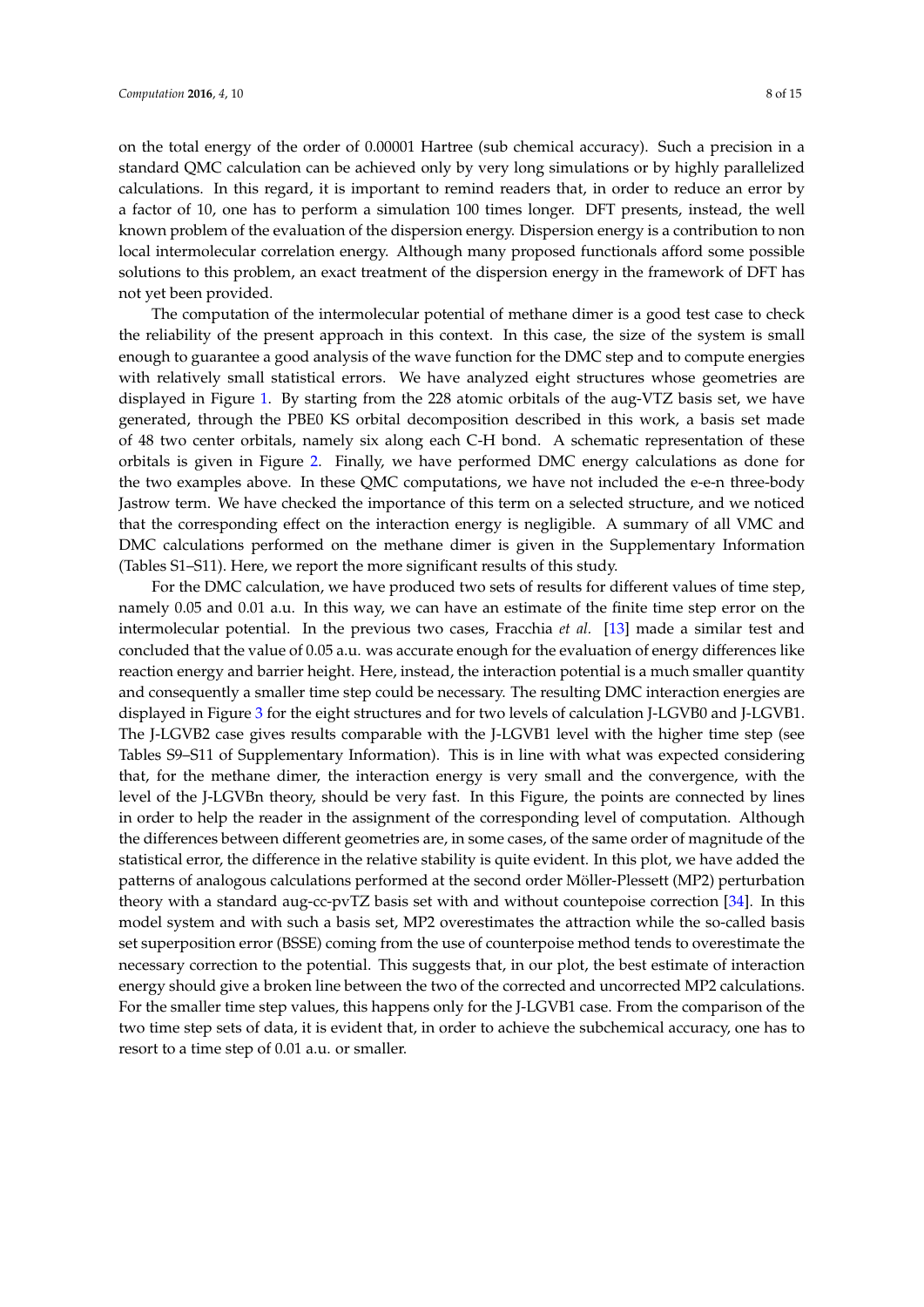<span id="page-8-0"></span>

<span id="page-8-1"></span>**Figure 1.** Methane dimer structures considered in this work.



**Figure 2.** Two center (C–H) localized basis set orbitals of methane.

The literature benchmark data from a  $CCSD(T)/CBS$  [\[35\]](#page-14-5) estimate of the methane dimer PES predicts the (f) structure as the most stable with a value of −0.53 kcal/mol as interaction energy, corresponding to −0.00084 Hartree. Here, at DMC/J-LGVB1 level, we find −0.58 ± 0.04 kcal/mol with the highest time step and  $-0.51 \pm 0.04$  kcal/mol in the other case. The agreement is very good in both cases. In a recent work, Dubecký *et al.* [\[36\]](#page-14-6) proposed a simplified protocol for the evaluation of intermolecular potential energies following a DMC calculation. Their protocol is based on a single-determinant SJ wave function made with B3LYP orbitals computed with an aug-VTZ basis set and with an optimized elaborated Jastrow factor. They analyzed several complexes with an average error on the binding energies of about 0.1–0.2 kcal/mol. For the methane dimer in the minimal energy configuration, they computed an interaction energy of  $-0.44 \pm 0.05$  kcal/mol. Here, we go beyond the single-determinant SJ wave function allowing a larger flexibility in the description of the position of nodes and, moreover, we optimize the orbitals at VMC level. Our J-LGVB1 wave function seems to be the more accurate in determining the interaction energy, the J-LVB0 being slightly more attractive. Some explanation for the bahavior of all these DMC calculations can be given by considering that the Pauli repulsion is related to antisymmetry, so the change of the nodal structure could affect the intermolecular potential. Moreover, dispersion energy also depends on isolated molecule polarizabilities and such response properties depend strongly on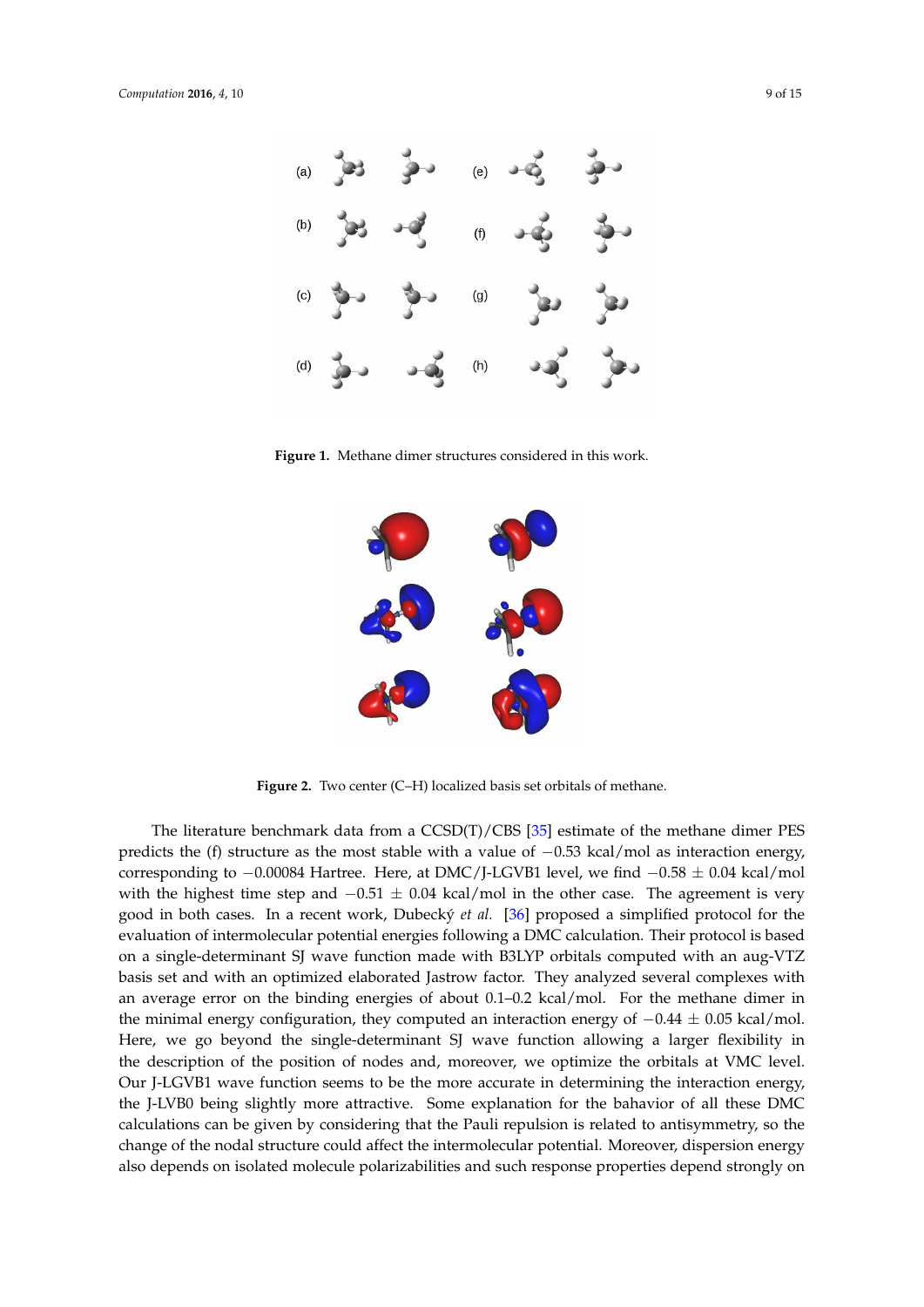correlation energy as well. At present, it is very difficult to quantify these effects, but we think that our results on the methane dimer can offer some interesting ideas for future developments.

<span id="page-9-0"></span>

**Figure 3.** DMC interaction energies for the methane dimer structures considered in this work calculated at J-LGVB0 (**black**) and J-LGVB1 (**red**) levels of the theory. Dashed lines correspond to counterpoise corrected (**upper**) and uncorrected (**lower**) MP2/aug-cc-pvTZ data plotted for comparison.

Finally, in Figure [4](#page-10-0) we show results from some DFT calculations. More precisely, we report PBE0 interaction energies obtained with the same basis set and pseudopotential used for QMC and with the *ω*B97XD functional [\[37\]](#page-14-7) with the standard aug-cc-pvTZ basis set. As we can see, PBE0, which is a good hybrid functional for many purposes, here clearly suffers of the lack of a good description of dispersion energy. *ω*B97XD, instead, is a range-separated hybrid functional with the inclusion of empirical dispersion. Results with this functional for the methane dimer seem to be good, at least for these eight structures. For comparison purposes, we have included in this Figure also the minimal energy from CCSD(T)/CBS literature reference [\[35\]](#page-14-5) and from QMC calculation of Dubecký *et al*. [\[36\]](#page-14-6).

At this point, because the quality of a PES cannot be checked on a single geometry, we have attempted the calculation of the second virial coefficient from the computed interaction energies of the eight dimer configurations. In order to build a PES with these few data, we have fitted the DMC interaction energies with scaled Hartree-Fock (HF) and second order Möller-Plessett (MP) corresponding values, namely we have written

$$
\Delta E_{DMC} \approx \alpha \Delta E_{HF} + \beta \Delta E_{MP}^{(2)},\tag{19}
$$

where  $\alpha$  and  $\beta$  are linear fitting parameters. The HF interaction energy is dominated by Pauli repulsion, the quadrupole-quadrupole electrostatic interaction being much smaller in magnitude at the most stable geometries. The second order MP intermolecular energy is instead always attractive, being the main contribution to the dispersion energy. By performing an MP2/aug-cc-pvTZ all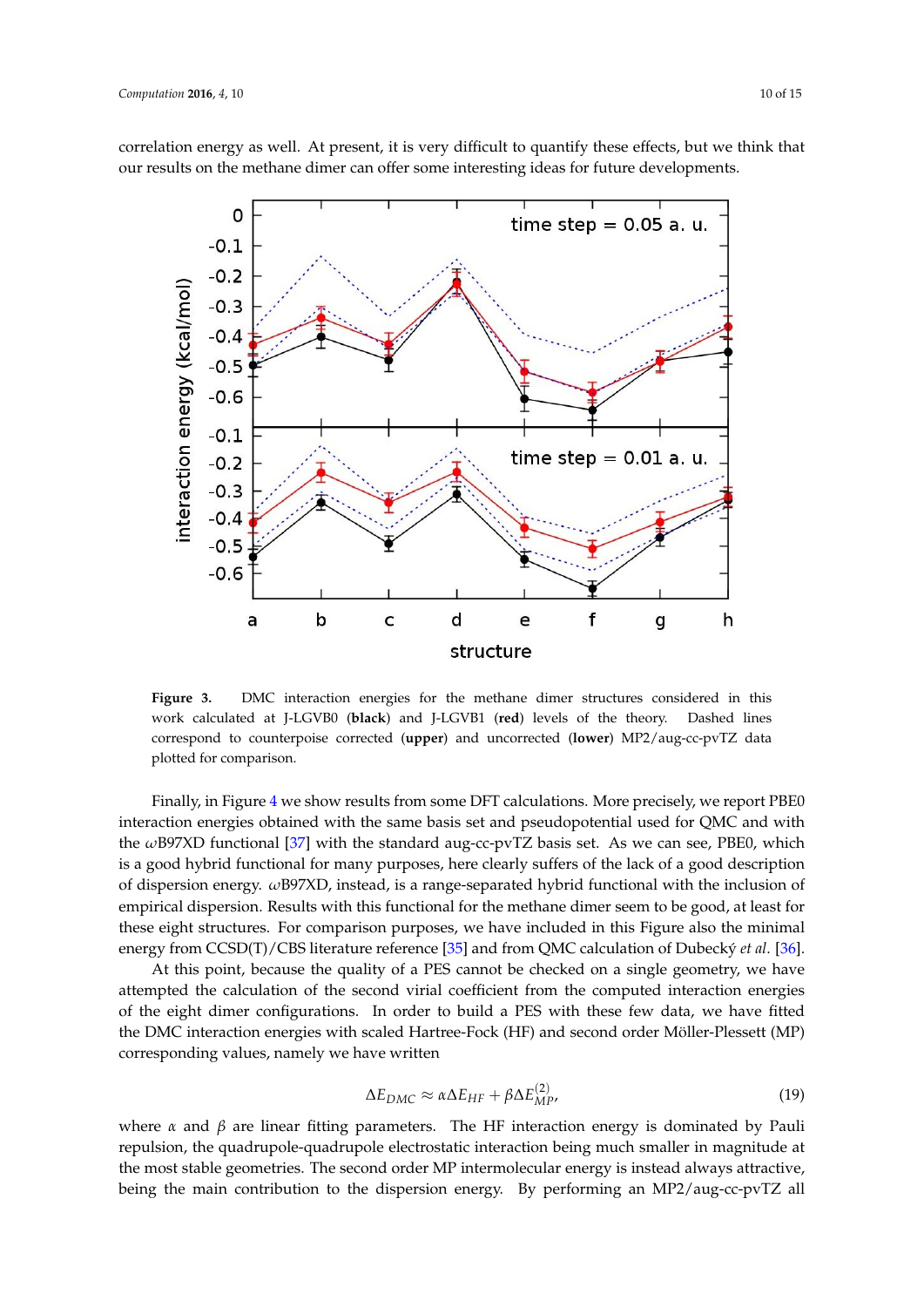electron calculation, our fit leads to  $\alpha = 0.865$  and  $\beta = 0.857$ . This is an interesting result which tells us that electron correlation affects both Pauli repulsion and London interaction (dispersion energy) with a resulting modulation of the MP2 PES. With the purpose of computing the second virial coefficient, we have fitted the modified PES with the following analytical form

$$
\Delta E_{int} = \sum_{i} \sum_{j} \left[ \frac{q_{i}q_{j}}{r_{ij}} f_{1}(ar_{ij}) + \frac{C_{ij}^{(4)}}{r_{ij}^{4}} f_{4}(ar_{ij}) + \frac{C_{ij}^{(6)}}{r_{ij}^{6}} f_{6}(ar_{ij}) + \frac{C_{ij}^{(8)}}{r_{ij}^{8}} f_{8}(ar_{ij}) + \frac{C_{ij}^{(10)}}{r_{ij}^{10}} f_{10}(ar_{ij}) + \frac{C_{ij}^{(12)}}{r_{ij}^{12}} f_{12}(ar_{ij}) \right]
$$
\n(20)

where  $f_n(x)$  is the damping function

<span id="page-10-0"></span>

$$
f_n(x) = 1 - \left(\sum_{i=1}^n \frac{x^i}{i!}\right) e^{-x}
$$
 (21)

**Figure 4.** PBE0 and *ω*B97XD KS DFT interaction energies for the methane dimer structures considered in this work. Dashed lines correspond to counterpoise corrected (**upper**) and uncorrected (**lower**) MP2/aug-cc-pvTZ data plotted for comparison. Isolated points refer to the minimum energy configuration literature benchmark CCSD(T)/CBS (1) [\[35\]](#page-14-5) and of the QMC calculation of Dubecký *et al.* [\[36\]](#page-14-6) (2).

The second virial coefficient  $B_2(T)$  measures the first correction from the ideality of a real gas in the equation of state

$$
\frac{P}{RT} \approx \rho + B_2(T)\rho^2 \tag{22}
$$

where here  $\rho$  is the molar density of the gas.  $B_2(T)$  depends on the intermolecular potential and has the following expression [\[35\]](#page-14-5)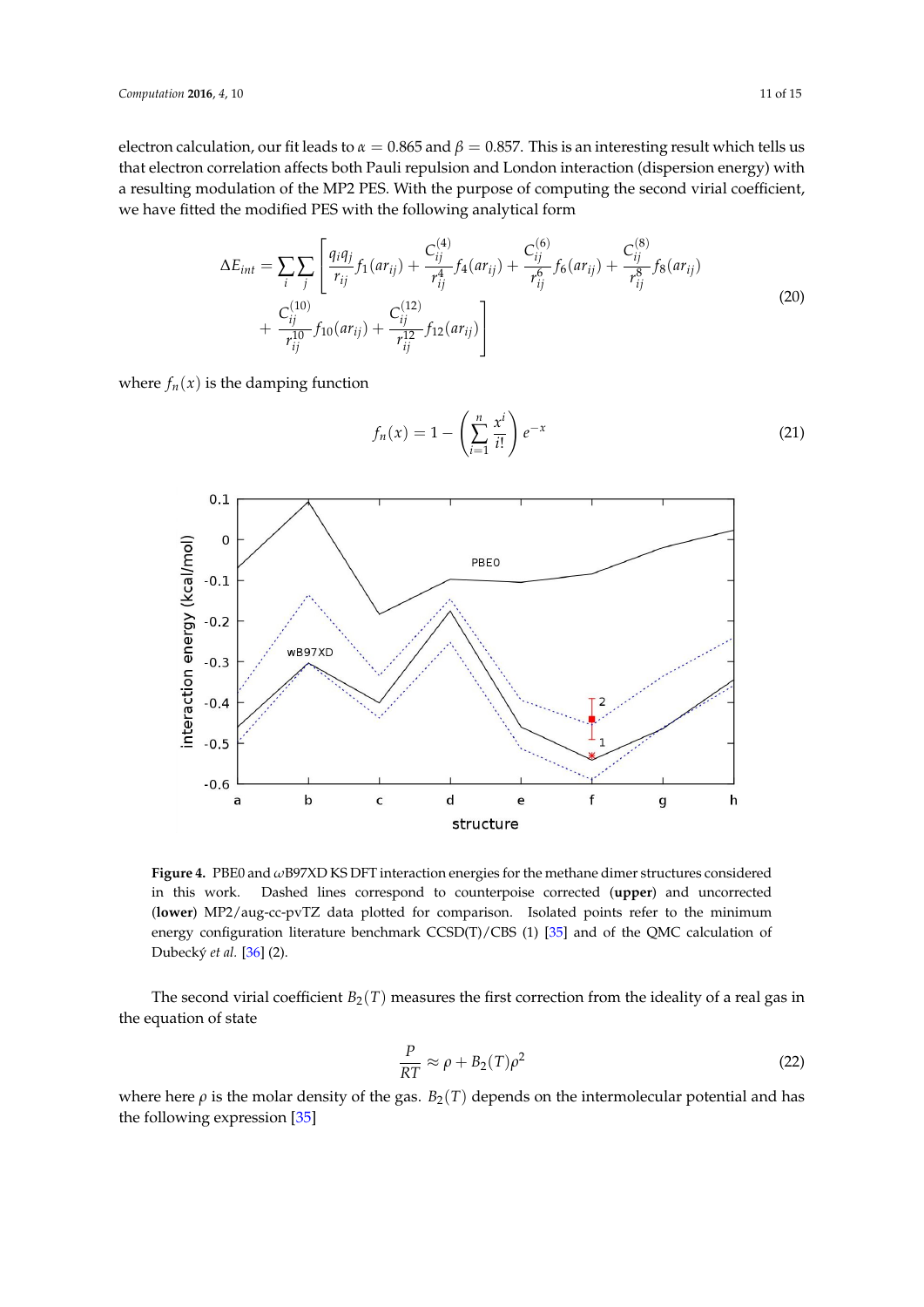$$
B_2(T) = -\frac{N_A}{16\pi^2} \int_0^{2\pi} d\phi \int_0^{\pi} \sin\theta d\theta \int_0^{2\pi} d\alpha \int_0^{\pi} \sin\beta d\beta \int_0^{2\pi} d\gamma
$$
  

$$
\int_0^{\infty} r^2 dr \left( \exp\left[ -\frac{U(r, \phi, \theta, \alpha, \beta, \gamma)}{k_B T} \right] - 1 \right)
$$
 (23)

<span id="page-11-0"></span>where *U* is the intermolecular potential written in terms of the relative coordinates of the two methane molecules and corresponding to ∆*Eint* above and *N<sup>A</sup>* is the Avogadro's number. The expression above does not include the quantum correction which is always positive and decreases very rapidly with the temperature; it is about 20 cm<sup>3</sup>/mol at 100 K and about 2 cm<sup>3</sup>/mol at 200 K  $[35]$ .  $B_2(T)$  can be accurately measured at room temperature and, hence, it provides a reliable reference to test a computed intermolecular potential. In this work, we have computed the intregral of Equation [\(23\)](#page-11-0) by a one-dimensional grid along the C-C distance and by a Monte Carlo integration over all the other variables related to the relative orientations. In Figure [5,](#page-11-1) we compare our computed value from J-LGVB1 DMC calculation with the time step 0.01 a.u. at different temperatures with some experimental data and with the corresponding value computed from unmodified MP2 PES. From this comparison, we can see that the modified PES has a better agreement with experimental data [\[38](#page-14-8)[–43\]](#page-14-9) than that obtained directly from MP2 calculation. We believe that this result is promising for future development of this approach, although we must recognize that our extrapolated PES is based on only very few points computed at the highest level of calculation. On the other hand, the full calculation of a DMC PES is still not practicable, and our approach could be a suggestion for, at least, a preliminary study of a complex system like that made of interacting molecules.

<span id="page-11-1"></span>

Figure 5. Second virial coefficient (cm<sup>3</sup>/mol) of methane as a function of temperature. Comparison between calculated (this work, solid line, and experimental values (circle, [\[38](#page-14-8)[–43\]](#page-14-9)).

#### **4. Conclusions**

A procedure to decompose the KS optimized orbitals with the aim of generating a new basis set specifically designed for QMC calculations is given. The proposed scheme preserves the initial KS orbitals in a localized form and adds new partner and external orbitals, also localized, which are capable of bringing information on electron correlation. The decomposition technique resorts to concepts that are commonly used in the analysis of the density like electron pair, connectivity and shell structure. By starting from an accurate electron density, the procedure allows the construction of a correlated wave function that is further optimized within a step of VMC computation. The functional form used in this context is taken from the J-LGVBn approach of Fracchia *et al*. [\[13\]](#page-13-9): it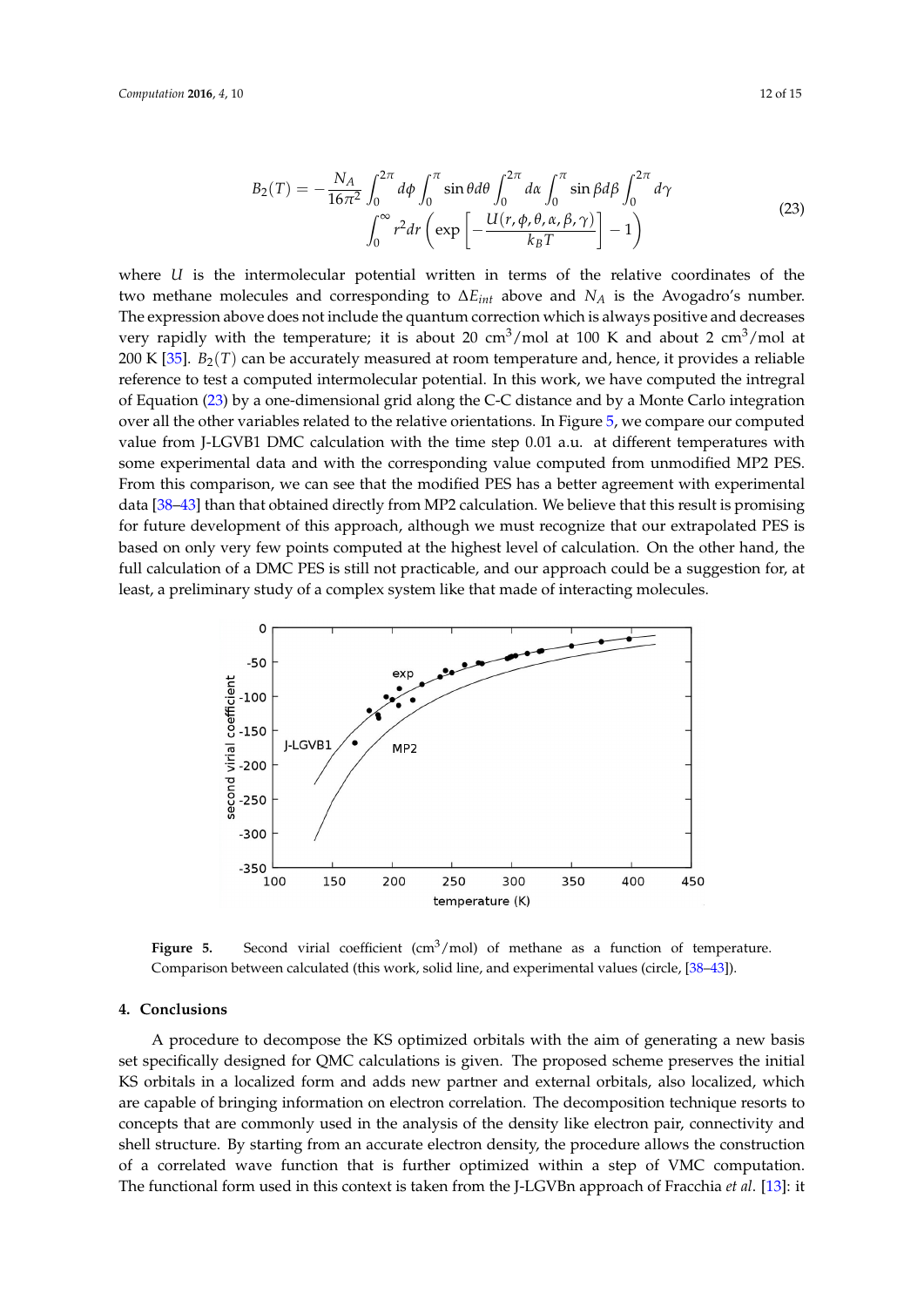is compact, size-extensive and displays a better flexibility than that of a single determinant SJ wave function on Fermionic nodal structure. Finally, DMC is used to compute the energy. The method has been tested on some simple process namely, the fragmentation of hydrazine, the hydrogen transfer reaction between ammonia and OH radical and the formation the methane dimer.

For the reaction energy of the fragmentation of hydrazine, the previous result of Fracchia *et al*. [\[13\]](#page-13-9) is reproduced as well as the experimental value within chemical accuracy [\[27\]](#page-13-23). The main achievement with respect to previous work is the great reduction of the number of variational parameters due to the information brought by the new basis set derived from KS orbitals. We pass from the 128 atomic orbitals of the full starting basis set to the new set made of only 36 localized orbitals.

For the hydrogen transfer, again the reaction energy of all best references, included Fracchia *et al.* calculations [\[31\]](#page-14-1), is here reproduced within chemical accuracy. The two barrier heights, forward and reverse processes, show instead a slightly bigger deviation, namely 1.5 kcal/mol, but are in better agreement with high quality CCSD (T)/aug-cc-pvQZ calculations [\[31\]](#page-14-1). Probably, some improvement of our approach is needed for a better description of the localization of three electrons on three centers as found in the transition state of this reaction. In addition, in this case, we use only 39 localized basis functions instead of 148 atomic orbitals of the starting basis set.

Finally, for the methane dimer intermolecular complex, we have analyzed eight structures. We have been able to recover the intermolecular interaction energy within 0.1 kcal/mol of previous QMC [\[36\]](#page-14-6) calculation and within statistical error of the literature benchmark CCSD (T)/CBS [\[35\]](#page-14-5) data. We used 48 essentially two-center orbitals instead of the full basis set of 228 atomic orbitals. The data obtained with the J-LGVB1 wave function at the DMC level of calculation have been utilized to extrapolate a PES from standard MP2/aug-cc-pvTZ computation. The modified PES comes from a different mixing of HF and second order MP2 contributions based on a fit of DMC interaction energies. Both repulsive and attractive forces resulted as weakened in this transformation of the PES. The resulting PES has been further elaborated in order to be used through an analytical expression in the calculation of the second virial coefficient of gaseous methane. A plot is given with the dependence on the temperature. The agreement with corresponding experimental data [\[38](#page-14-8)[–43\]](#page-14-9) is much better then with the starting MP2 unmodified PES.

As a final remark, it is interesting to notice that, in the present approach, the electron density remains essentially the same in passing from KS to QMC. Of course, this is not rigorous but we can expect that, at least, both KS and QMC are able to provide a density better than HF and closer to the exact one. Under this assumption, if we look at the VMC model wave function as a partially interacting example of a link between the independent particle model of KS and the fully interacting case represented by DMC, we can argue that this point could have some relation with adiabatic connection. This point will be a matter of further study.

**Acknowledgments:** The authors acknowledge financial support from the University of Pisa (Fondi di Ateneo and PRA\_2016\_46).

**Author Contributions:** Claudio Amovilli conceived and supervised the work and wrote the paper. Franca Maria Floris and Andrea Grisafi performed calculations and contributed to the analysis of data and to the preparation of the manuscript.

**Conflicts of Interest:** The authors declare no conflict of interest.

#### **References**

- <span id="page-12-0"></span>1. Fermi, E. Un metodo statistico per la determinazione di alcune proprietà dell'atomo. *Rend. Accad. Lincei* **1927**, *6*, 602–607.
- <span id="page-12-1"></span>2. Thomas, L.H. The calculation of atomic fields. *Proc. Camb. Philos. Soc.* **1927**, *23*, 542–548
- <span id="page-12-2"></span>3. Hohenberg, P.; Kohn, W. Inhomogeneous Electron Gas. *Phys. Rev.* **1964**, *136*, B864–B871.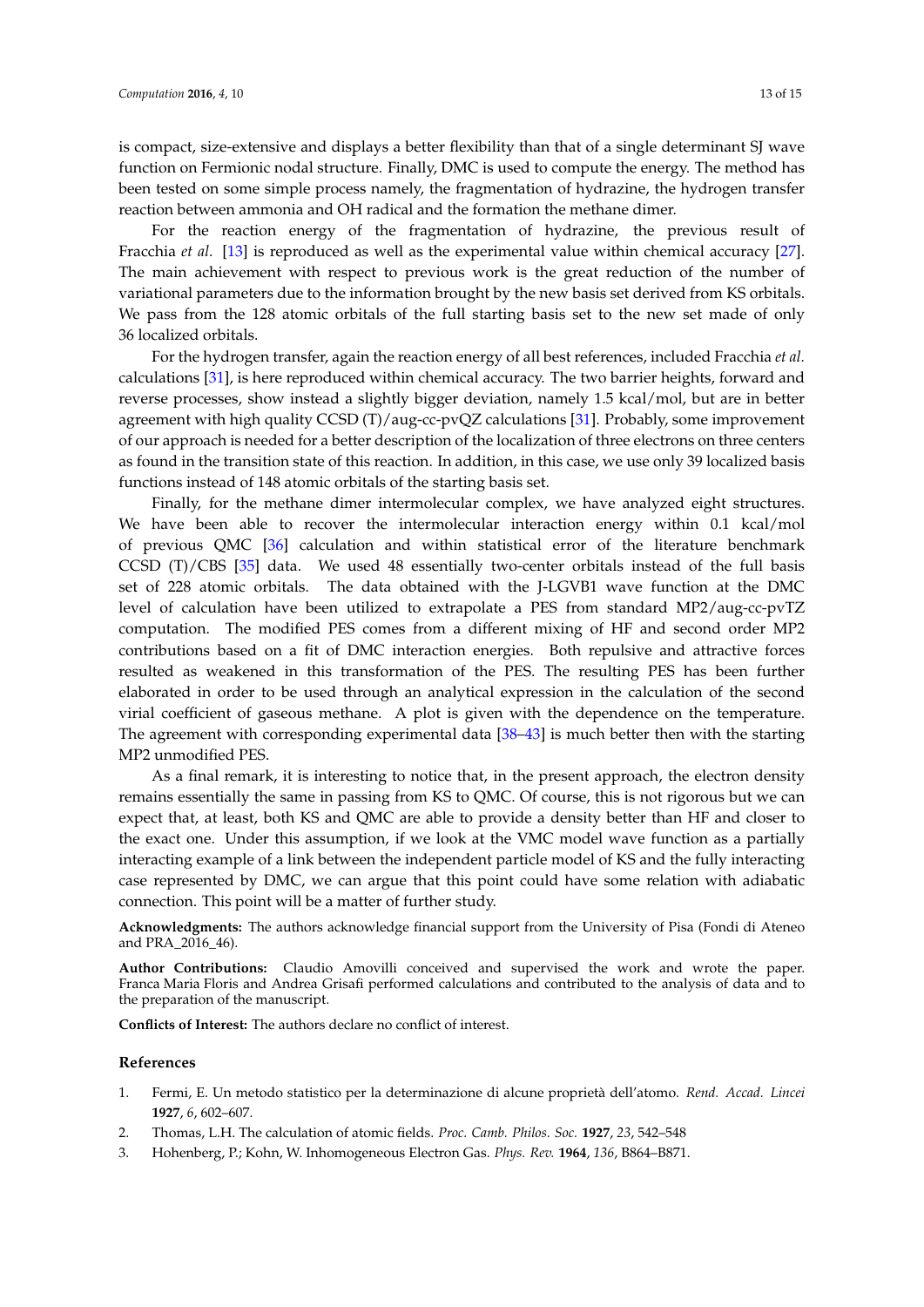- <span id="page-13-0"></span>4. Levy, M. Universal variational functionals of electron densities, first order density matrices and natural spin-orbitals and solution of the v-representability problem. *Proc. Natl. Acad. Sci. USA* **1979**, *76*, 6062–6065.
- <span id="page-13-1"></span>5. Bader, R.F.W.; MacDougall, P.J.; Lau C.D.H. Bonded and nonbonded charge concentrations and their relation to molecular geometry and reactivity. *J. Am. Chem. Soc.* **1984**, *106*, 1594–1605.
- <span id="page-13-2"></span>6. Becke, A.D.; Edgecombe, K.E. A simple measure of electron localization in atomic and molecular systems. *J. Chem. Phys.* **1990**, *92*, 5397–5403.
- <span id="page-13-3"></span>7. Kohn, W.; Sham, L.J. Self-Consistent Equations Including Exchange and Correlation Effects. *Phys. Rev.* **1965**, *140*, A1133–A1138.
- <span id="page-13-4"></span>8. Reynolds, P. J.; Ceperley, D.M.; Alder, B.J.; Lester, W.A., Jr. Fixed-node quantum Monte Carlo for molecules. *J. Chem. Phys.* **1982**, *77*, 5593–5603.
- <span id="page-13-5"></span>9. Foulkes, W.M.C.; Mitas, L.; Needs, R.J.; Rajagopal, G. Quantum Monte Carlo simulations of solids. *Rev. Mod. Phys.* **2001**, *73*, 33–83.
- <span id="page-13-6"></span>10. Lüchow, A. Quantum Monte Carlo methods. *WIREs Comput. Mol. Sci.* **2011**, *1*, 388–402.
- <span id="page-13-7"></span>11. Austin, B.M.; Zubarev, D.Y.; Lester, W.A., Jr. Quantum Monte Carlo and Related Approaches. *Chem. Rev.* **2012**, *112*, 263–288.
- <span id="page-13-8"></span>12. Benedek, N.A.; Snook, I.K.; Towler M.D.; Needs, R.J. Quantum Monte Carlo calculations of the dissociation energy of the water dimer. *J. Chem. Phys.* **2006**, *125*, 104302.
- <span id="page-13-9"></span>13. Fracchia, F.; Filippi, C.; Amovilli, C. Size-Extensive Wave Functions for Quantum Monte Carlo: A Linear Scaling Generalized Valence Bond Approach. *J. Chem. Theory Comput.* **2012**, *8*, 1943–1951.
- <span id="page-13-10"></span>14. Schmidt, M.W.; Baldridge, K.K.; Boatz, J.A.; Elbert, S.T.; Gordon, M.S.; Jensen, J.H.; Koseki, S.; Matsunaga, N.; Nguyen, K.A.; Su, S.; *et al.* General atomic and molecular electronic structure system. *J. Comput. Chem.* **1993**, *14*, 1347–1363.
- <span id="page-13-11"></span>15. Perdew, J.; Burke, K.; Ernzerhof, M. Generalized Gradient Approximation Made Simple. *Phys. Rev. Lett.* **1996**, *77*, 3865–3868.
- <span id="page-13-12"></span>16. Adamo, C.; Barone, V. Toward reliable density functional methods without adjustable parameters: The PBE0 model. *J. Chem. Phys.* **1999**, *110*, 6158–6170.
- <span id="page-13-13"></span>17. Amovilli, C.; March, N.H.; Bogar, F.; Gal, T. Use of *ab initio* methods to classify four existing energy density functionals according to their possible variational validity. *Phys. Lett. A* **2009**, *373*, 3158–3160.
- <span id="page-13-15"></span><span id="page-13-14"></span>18. Edmiston, C.; Ruedenberg, K. Localized Atomic and Molecular Orbitals. *Rev. Mod. Phys.* **1963**, *35*, 457–465.
- 19. CHAMP is a Quantum Monte Carlo Program Package. Available online: http://pages.physics.cornell.edu/cyrus/champ.html (accessed on 5 February 2016).
- <span id="page-13-16"></span>20. Burkatzki, M.; Filippi, C.; Dolg, M. Energy-consistent pseudopotentials for quantum Monte Carlo calculations. *J. Chem. Phys.* **2007**, *126*, 234105.
- <span id="page-13-17"></span>21. Dolg, M.; Filippi, C. (University of Twente, Enschede, The Netherlands). Private communication, 2012.
- <span id="page-13-18"></span>22. Kendall, R.; Dunning, T., Jr.; Harrison, R. Electron affinities of the first-row atoms revisited. Systematic basis sets and wave functions. *J. Chem. Phys.* **1992**, *96*, 6796–6806.
- <span id="page-13-19"></span>23. Casula, M. Beyond the locality approximation in the standard diffusion Monte Carlo method. *Phys. Rev. B* **2006**, *74*, 161102.
- <span id="page-13-20"></span>24. Filippi, C.; Umrigar, C.J. Multiconfiguration wave functions for quantum Monte Carlo calculations of first-row diatomic molecules. *J. Chem. Phys.* **1996**, *105*, 213–226.
- <span id="page-13-21"></span>25. Umrigar, C.J.; Toulouse J.; Filippi, C.; Sorella, S.; Hennig R.G. Alleviation of the fermion-sign problem by optimization of many-body wave functions. *Phys. Rev. Lett.* **2007**, *98*, 110201.
- <span id="page-13-22"></span>26. Available online: http://www.gaussian.com/ (accessed on 5 February 2016).
- <span id="page-13-23"></span>27. Ruscic, B.; Pinzon, R.; Morton, M.; von Laszevski, G.; Bittner, S.; Nijsure, S.; Amin, K.; Minkoff, M.; Wagner, A. Introduction to Active Thermochemical Tables: Several "Key" Enthalpies of Formation Revisited. *J. Phys. Chem. A* **2004**, *108*, 9979–9997.
- <span id="page-13-24"></span>28. Karton, A.; Daon, S.; Martin, J.M. W4-11: A high-confidence benchmark dataset for computational thermochemistry derived from first-principles W4 data. *Chem. Phys. Lett.* **2011**, *510*, 165–178.
- <span id="page-13-25"></span>29. Zhao, Y.; Lynch, B.; Truhlar, D. Multi-coefficient extrapolated density functional theory for thermochemistry and thermochemical kinetics. *Phys. Chem. Chem. Phys.* **2005**, *7*, 43–52.